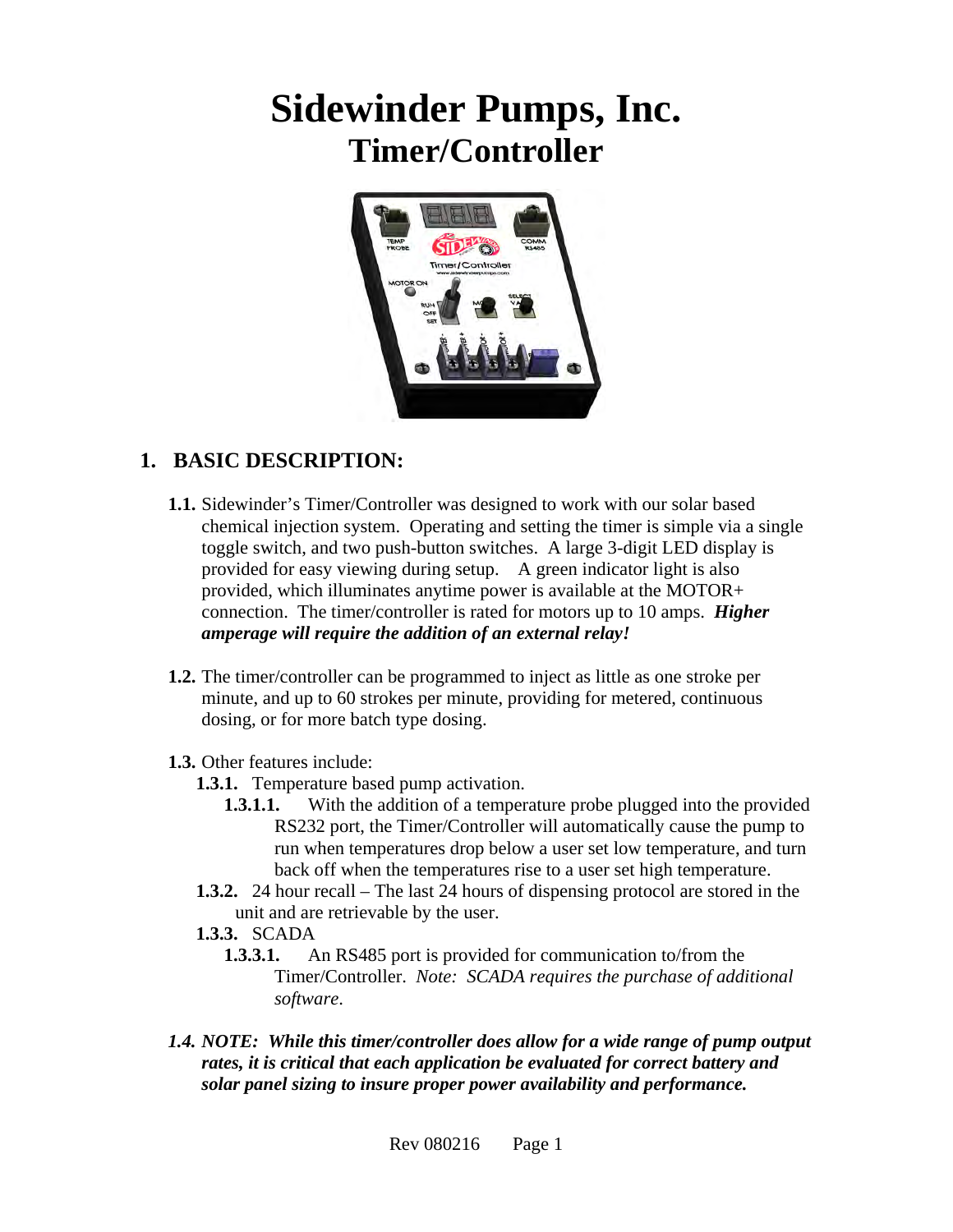#### **2. CONNECTIONS:**

*2.1. Before making any connections, be sure that the toggle switch is set to the center, or "OFF" position.* 



#### **2.2. MAIN POWER AND FEED CONNECTIONS:**

**2.2.1.** Screw type terminal connections are provided for incoming feed from the 12/24VDC battery system, and for connection to a 12/24VDC motor. A 15 amp, automotive type fuse is provided for protection of the timer. Connections are clearly labeled as shown below. *Note: Any time power is connected to the timer, it will go through a quick self-test, and the LED display will illuminate briefly.* 



#### **2.3. TEMPERATURE PROBE & RS485 COMM PORT**

- **2.3.1.** The three pin connector to the left of the LED display is provided for a temperature probe. *Use of this feature is optional.*
- **2.3.2.** The four pin connector to the right of the LED display is a communication port. *Use of this feature is optional.*
- **2.3.3.** The 3-pin and/or 4-pin connections must be fully inserted to work properly. They will make a "click" sound when fully inserted. They are locking connectors, and the tang on the connector must be depressed prior to removing it from the jack.

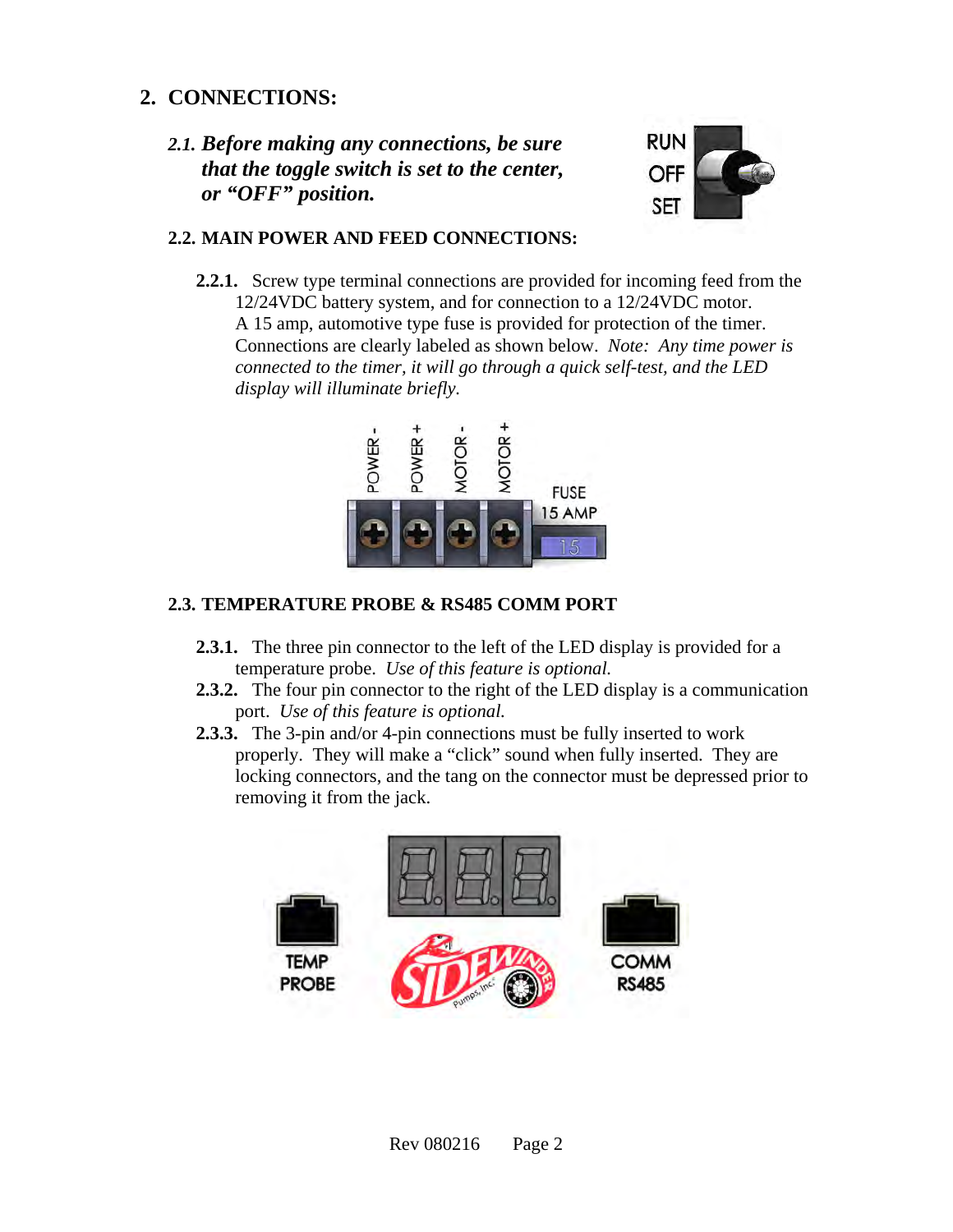#### **3. GENERAL OPERATIONAL INSTRUCTIONS:**

**3.1.** To set the timer, and access its various functions, change the toggle switch to the "SET" position.



- **3.2.** The "MODE" button is used to access various functions such as cycles per minute "CYC", high Fahrenheit "HiF", low Fahrenheit "LoF", high Celsius "HiC", low Celsius "LoC", and manual pump run "Pr". Each press of the "MODE" button cycles to the next function. The selected function will appear in the LED display. Press the "MODE" button at any time to see which function is currently selected.
- **3.3.** The "SELECT VALUE" button is used to change settings, or toggle the value associated with a particular function chosen by the "MODE" button. Each press of the "SELECT VALUE" button will advance the setting until the settings available to that "MODE" are exhausted. At that point, the setting loops back to the initially displayed value. Pressing and holding the "SELECT VALUE" button will advance the numbers more quickly. Press the "SELECT VALUE" button at any time to see the current setting.
- **3.4.** Normal Dosing The timer/controller is factory set to a run time of 2 seconds and 5 cycles per minute. "CYC" (described in detail later in this manual) allows for  $1 - 60$  cycles per minute, as set by the user.
	- **3.4.1.** With a 2 second run time each cycle per minute will produce:
		- **3.4.1.1.** 1/4" Plunger approximately 0.10 QPH or 2.4 QPD
		- **3.4.1.2.** 3/8" Plunger approximately 0.24 QPH or 5.5 QPD
		- **3.4.1.3.** 1/2" Plunger approximately 0.41 QPH or 9.8 QPD
	- **3.4.2.** At maximum flow, or 30 cycles per minute, the 2 second run time will produce:
		- **3.4.2.1.** 1/4" Plunger approximately 3.06 QPH or 73.3 QPD
		- **3.4.2.2.** 3/8" Plunger approximately 6.88 QPH or 164.6 QPD
		- **3.4.2.3.** 1/2" Plunger approximately 12.22 QPH or 293.2 QPD
		- *3.4.2.4.* See Tables 1.1 1.3 on sheet 7, 8, and 9 for a chart with all possible combinations calculated for you.
	- **3.4.3.** *Sidewinder Pumps recommends not operating your system beyond the parameters for which your system was designed. If you are experiencing recurring low voltage issues or battery problems, contact Sidewinder Pumps to confirm the proper design application of your system. Major contributors to early battery discharge are excessive discharge pressure on the pump, and/or excessive run/cycle times. Sidewinder Pumps recommends a maximum runtime per day of 40%, which is indicated on Tables 1.1 – 1.3.*
	- **3.4.4.** *All flow rates calculated and per tables, are approximate, and Sidewinder Pumps recommends the use of pump calibration gauges to determine actual flow rates.*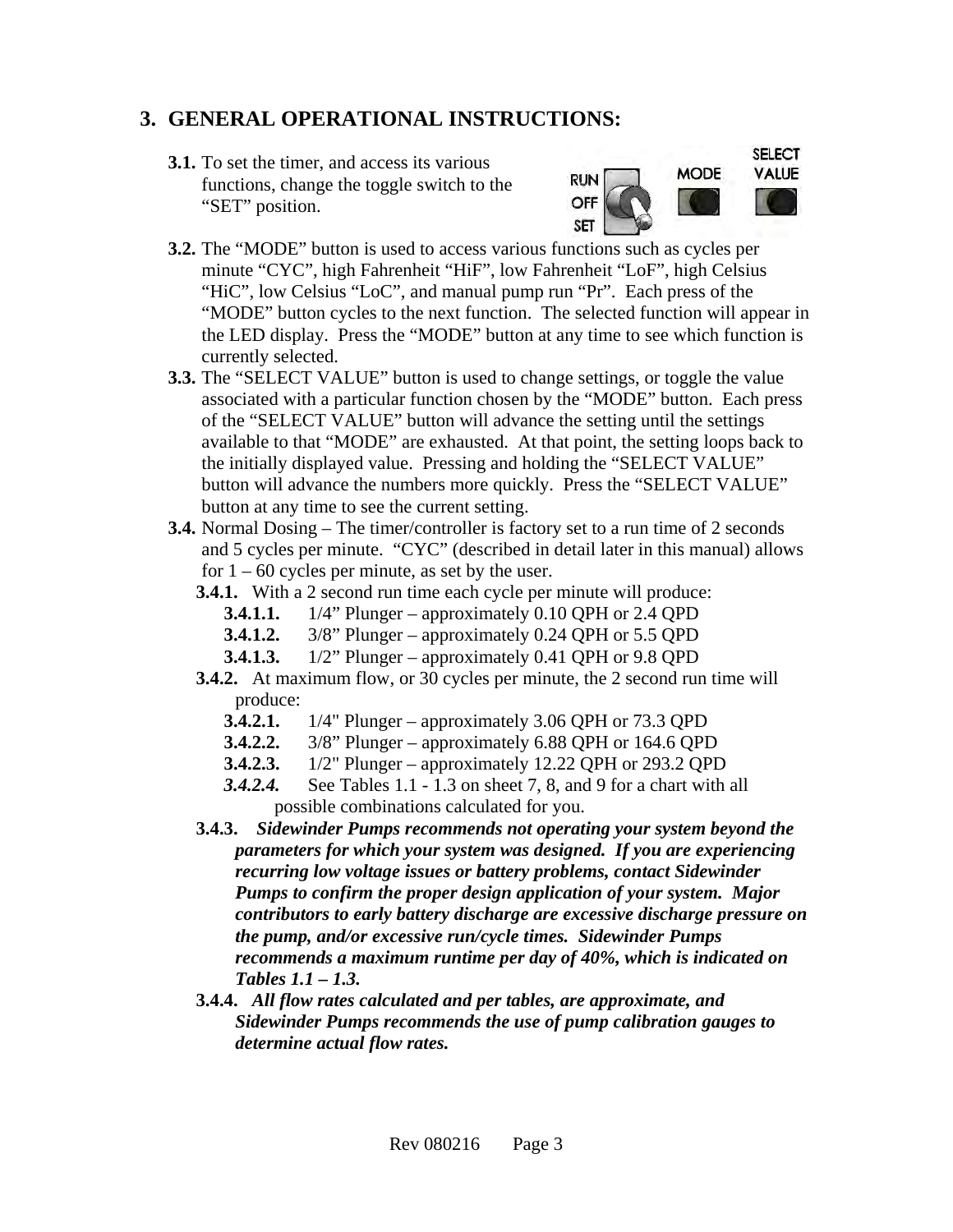## **4. DETAILED OPERATIONAL INSTRUCTIONS:**

- *4.1.* This section contains the operational commands. With the toggle switch in the "SET" position (as shown in 3.1 above), press the "MODE" button until the desired function is displayed on the LED readout. Change settings within that "mode" by pressing the "SELECT VALUE" button. The LED readout will display your changed setting. Each press of the "SELECT VALUE" button advances the setting. If you pass the desired setting, simply keep pressing the "SELECT VALUE" button until you reach the desired setting again. *See 4.1.1. - 4.1.4. for a detailed explanation of each feature.* 
	- **4.1.1. "CYC"** Cycles per Minute. Indicates how many times per minute the pump will run. The factory default is five cycles per minute. A chart is provided showing the approximate quarts per day dispensed by varying the number of run time / cycle ratio.



## *See Table 1.1 on page 8 for 1/4" Plunger values. See Table 1.2 on page 9 for 3/8" Plunger values. See Table 1.3 on page 10 for 1/2" Plunger values.*

- **4.1.1.1. ALTERNATE DOSING:** You may opt to output larger doses, with fewer cycles per minute. This is accomplished by changing the standard two second run time to larger values, or longer run times. Available settings are from 0.5 seconds to 10.0 seconds. *(See Tables 1.1 - 1.3 on pages 8- 10. The factory recommended range is shaded.*
- **4.1.1.2.** Set the toggle switch to "OFF".
- **4.1.1.3.** While simultaneously holding down both the "MODE" button and the "SELECT VALUE" button, change the toggle switch to the "SET" position.



- **4.1.1.4.** Release "MODE" and "SELECT VALUE". The LED will show " $r$ Un".
- **4.1.1.5.** Press the "SELECT VALUE" button to cycle through and achieve the desired run time per cycle. Possible values range from 0.5 seconds to 10.0 seconds.
- **4.1.1.6.** Set the toggle switch to "OFF". This saves the new run time.

*NOTE: "CYC" or cycles per minute will automatically reset to a corresponding factory default as the run time is changed. Possible values for "CYC" vary according to the set value of run time (in 4.1.1.6) and vary from 6 to 60, to insure equal division into a one minute window of operation. Reset the run and cycle times as necessary for desired pump dispense rate.*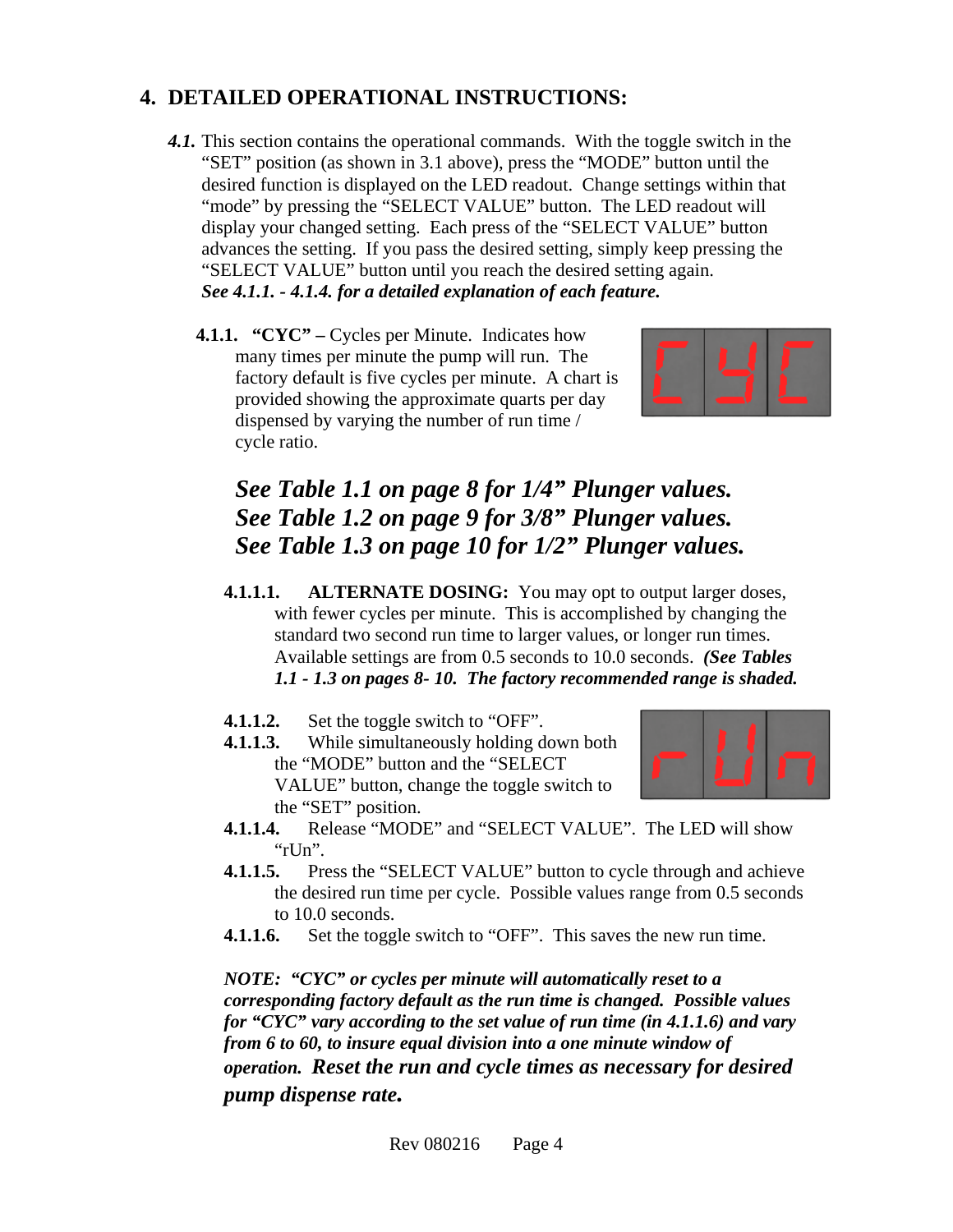#### **4.1.2. OPTIONAL TEMPERATURE PROBE**

- **4.1.2.1. "LoF" (Low Fahrenheit) or "LoC" (Low Centigrade)** When the optional temperature probe is correctly plugged into the timer/controller and the temperature falls below the value set in "LoF" or "LoC", the unit will begin to pump. *Note: Setting either "LoF" or "LoC" will cause a corresponding change to the other setting. It is not necessary to set both.*
	- 4.1.2.1.1. With the toggle switch in the "SET" position, press "MODE" until "LoF" or "LoC" is displayed.
	- 4.1.2.1.2. Press "SELECT VALUE" until the desired temperature is displayed.
	- 4.1.2.1.3. Turn the toggle back to "OFF", to save the setting.
- **4.1.2.2. "HiF" (High Fahrenheit) or "HiC" (High Centigrade) –** Sets the temperature at which the timer ceases pump operation. *Note: Setting either "HiF" or "HiC" will cause a corresponding change to the other setting. It is not necessary to set both.*
	- 4.1.2.2.1. With the toggle switch in the "SET" position, press "MODE" until "HiF" or "HiC" is displayed.
	- 4.1.2.2.2. Press "SELECT VALUE" until the desired temperature at which the unit will stop pumping is reached. *NOTE: if you set this lower than the setting you set in 4.2.1, "LoF" and "LoC" will automatically default back to their lowest setting, and you will have to set "LoF" or "LoC" again.*
- **4.1.3. "Pr" Manual Pump Run Mode** While in this mode the "SELECT VALUE" pushbutton becomes a manual run button. (momentary operation)



Rev 080216 Page 5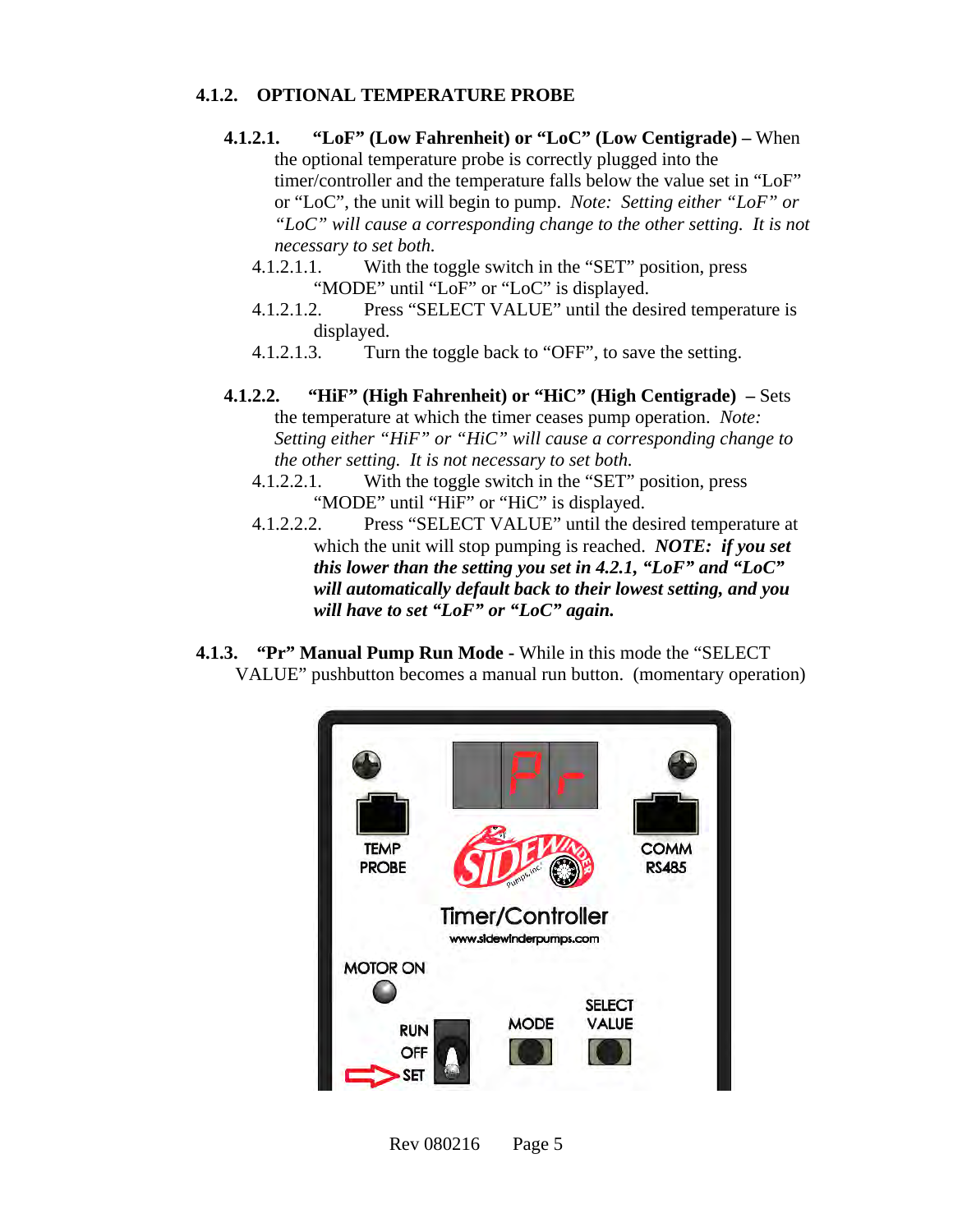**4.1.3.1.** With "Pr" displayed, press the "SELECT VALUE" button to enable this mode. "OFF" will be displayed.



**4.1.3.2.** Pressing the "SELECT VALUE" button again will turn the pump on, while simultaneously displaying "On". Releasing the "SELECT VALUE" button will turn the pump off and display "Off". This feature may be used any time manual operation of the pump is necessary. The green indicator light labeled "MOTOR ON" illuminates each time the pump is activated.

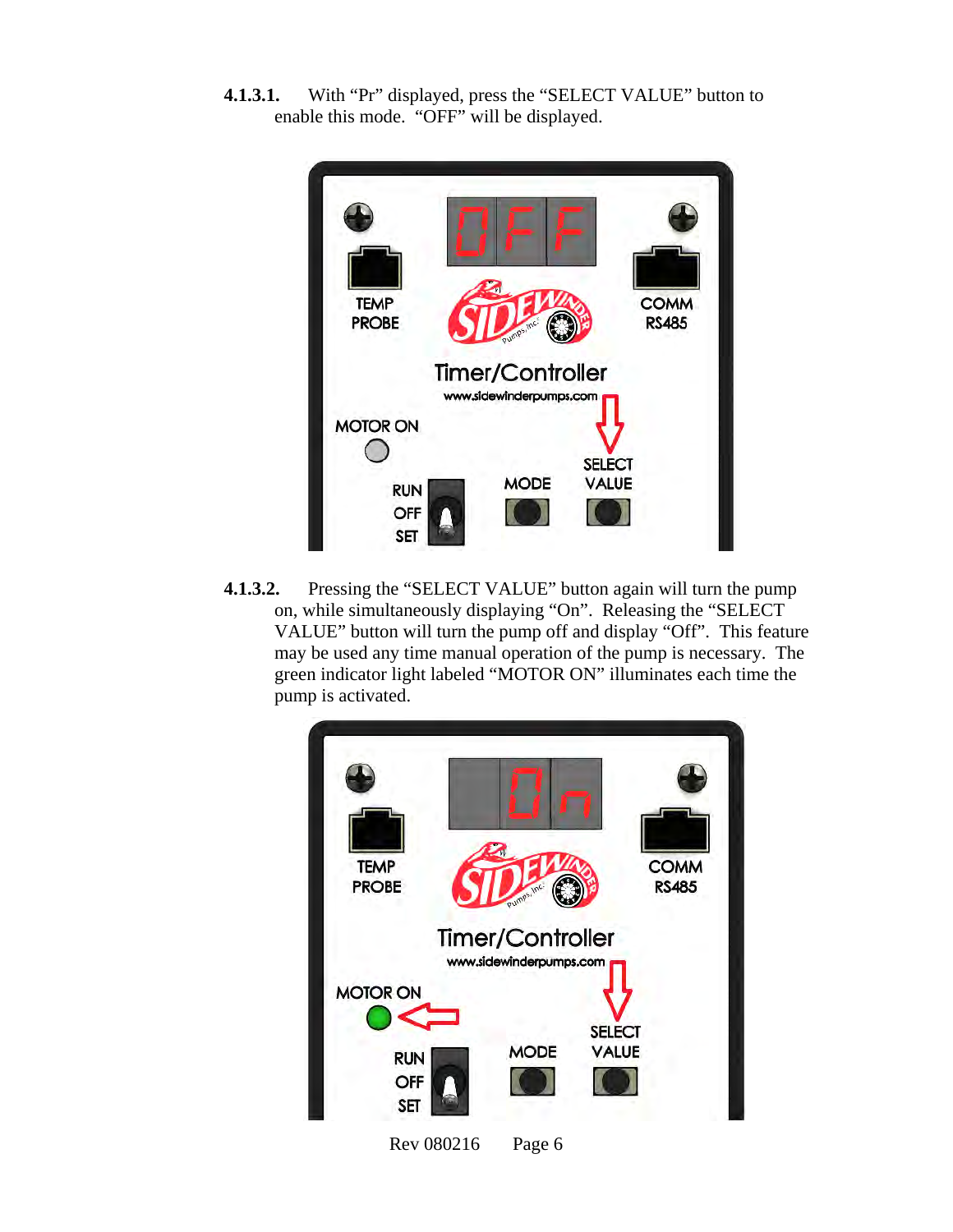**4.1.4. "Id"** Identifier: Used to set the address of the unit when using SCADA controls. Any address from  $1 - 277$  can be selected.



### **5. OTHER FEATURES**

- **5.1.** *Dispensing History* While the toggle switch is in the "RUN" position you can monitor the amount dispensed by simply pressing the "MODE" button. A number will appear which represents the percentage of run time in the last 24 hours. For example if the number 10.0 appears, then the timer ran for a total of 2.4 hours in the last 24 hours or 10% of the time. If "OFF" appears, then the battery was too low and no product was dispensed.
- **5.2.** *Automatic Battery Monitoring-* The timer will turn off when battery voltage drops to 10.5 volts. This keeps the battery from being completely discharged and possibly damaged. At 10.5 volts the system will go into sleep mode and the pump will not function until the battery is recharged to the factory default setting of 13.0 volts, or is replaced with a charged battery. Turning the timer off and back on, will interrupt this protection, and allow operation at partially charged levels. However, operation will cease again when voltage falls to 10.5 volts.

*NOTE: The reset voltage can be changed by moving the toggle switch to "SET", pressing the "MODE" button until the display shows "rP" and then pressing the "SELECT VALUE" button until the desired reset voltage shows on the LED display. Values 11.0 to 13.0 in 0.5 volt increments can be achieved. Sidewinder strongly recommends using the factory default setting of 13.0 volts to improve the life of your battery.*

**5.3.** *DIN Mounting* – The timer can be easily mounted to a standard DIN rail using our DIN rail mounting clip. Simply position on the bottom of the rail, compress the clip then attach to the top of the rail. The clip is spring loaded to attach easily without tools and hold securely in place.

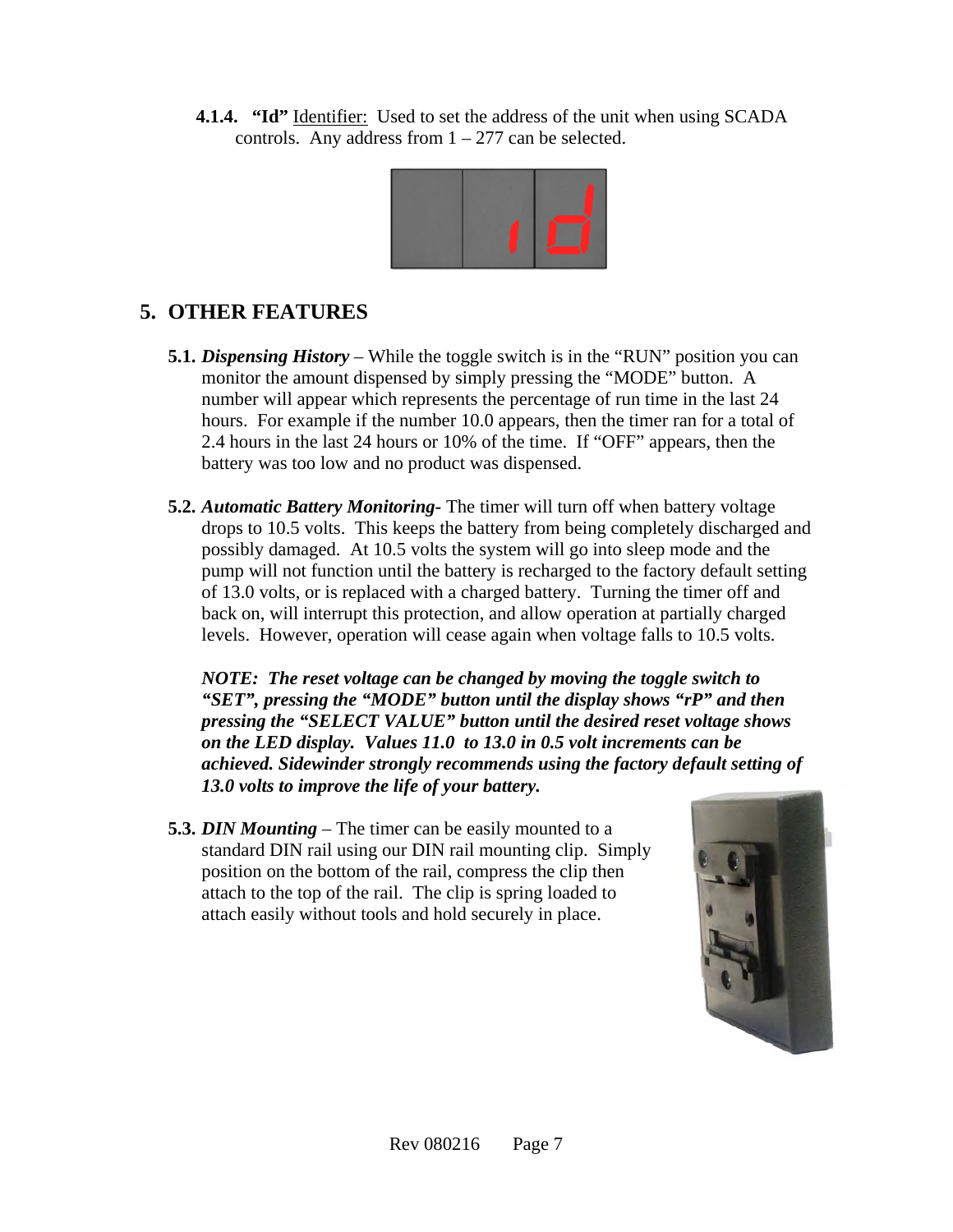

|  | <b>CHILGHIVICICIIII</b> YI UHIPS |  |  |  |  |
|--|----------------------------------|--|--|--|--|
|  | unuscidouindomumne com           |  |  |  |  |

|                          | TABLE 1.1: APPROXIMATE QUARTS PER DAY AT THE VARIOUS RUN TIMES AND CYCLES/MINUTE USING A SIMPLEX PUMP (MULTIPLY X 2 FOR DUPLEX OPERATION)<br>"CYC" (NUMBER OF CYCLES / MINUTE) NOTE: SIDEWINDER RECOMMENDS THE MAXIMUM FLOW RATE & RUN TIME BE NO MORE THAN 40% OF MAXIMUM CAPACITY |                          |                  |                         |              |                |              |              |                |              |            |            |            |            |                                              |            |            |            |            |            |                                                     |            |            |            |            |            |            |            |            |                                                                                                            |                         |                         |
|--------------------------|-------------------------------------------------------------------------------------------------------------------------------------------------------------------------------------------------------------------------------------------------------------------------------------|--------------------------|------------------|-------------------------|--------------|----------------|--------------|--------------|----------------|--------------|------------|------------|------------|------------|----------------------------------------------|------------|------------|------------|------------|------------|-----------------------------------------------------|------------|------------|------------|------------|------------|------------|------------|------------|------------------------------------------------------------------------------------------------------------|-------------------------|-------------------------|
|                          |                                                                                                                                                                                                                                                                                     | <b>RUN TIME</b>          |                  |                         |              |                |              |              |                |              |            |            |            |            |                                              |            |            |            |            |            |                                                     |            |            |            |            |            |            |            |            |                                                                                                            |                         |                         |
|                          |                                                                                                                                                                                                                                                                                     | (SEC)                    |                  | $\overline{\mathbf{2}}$ | $\mathbf{3}$ | $\overline{4}$ | 5            | 6            | $\overline{7}$ | 8            | 9          | 10         | 11         | 12         | 13                                           | 14         | 15         | 16         | 17         | 18         | 19                                                  | 20         | 21         | $22\,$     | 23         | 24         | 25         | 26         | $\bf 27$   | 28                                                                                                         | 29                      | 30                      |
|                          |                                                                                                                                                                                                                                                                                     | 0.5                      | $0.6\,$          | 1.2                     | 1.8          | 2.4            | 3.1          | 3.7          | 4.3            | 4.9          | 5.5        | 6.1        | 6.7        | 7.3        | 7.9                                          | 8.6        | 9.2        | 9.8        | 10.4       | 11.0       | 11.6                                                | 12.2       | 12.8       | 13.4       | 14.1       | 14.7       | 15.3       | 15.9       | 16.5       | 17.1                                                                                                       | 17.7                    | 18.3                    |
| FOR DUPLEX OPERATION)    |                                                                                                                                                                                                                                                                                     | 1.0                      | $1.2\phantom{0}$ | 2.4                     | 3.7          | 4.9            | 6.1          | 7.3          | 8.6            | 9.8          | 11.0       | 12.2       | 13.4       | 14.7       | 15.9                                         | 17.1       | 18.3       | 19.5       | 20.8       | 22.0       | 23.2                                                | 24.4       | 25.7       | 26.9       | 28.1       | 29.3       | 30.5       | 31.8       | 33.0       | 34.2                                                                                                       | 35.4                    | 36.7                    |
|                          |                                                                                                                                                                                                                                                                                     | $1.5\,$                  | 1.8              | 3.7                     | 5.5          | 7.3            | 9.2          | 11.0         | 12.8           | 14.7         | 16.5       | 18.3       | 20.2       | 22.0       | 23.8                                         | 25.7       | 27.5       | 29.3       | 31.2       | 33.0       | 34.8                                                | 36.7       | 38.5       | 40.3       | 42.2       | 44.0       | 45.8       | 47.7       | 49.5       | 51.3                                                                                                       | 53.1                    | 55.0                    |
|                          |                                                                                                                                                                                                                                                                                     | 2.0                      | 2.4              | 4.9                     | 7.3          | 9.8            | 12.2         | 14.7         | 17.1           | 19.5         | 22.0       | 24.4       | 26.9       | 29.3       | 31.8                                         | 34.2       | 36.7       | 39.1       | 41.5       | 44.0       | 46.4                                                | 48.9       | 51.3       | 53.8       | 56.2       | 58.6       | 61.1       | 63.5       | 66.0       | 68.4                                                                                                       | 70.9                    | 73.3                    |
|                          |                                                                                                                                                                                                                                                                                     | 2.5                      | 3.1              | 6.1                     | 9.2          | 12.2           | 15.3         | 18.3         | 21.4           | 24.4         | 27.5       | 30.5       | 33.6       | 36.7       | 39.7                                         | 42.8       | 45.8       | 48.9       | 51.9       | 55.0       | 58.0                                                | 61.1       | 64.1       | 67.2       | 70.3       | 73.3       | N/A        | N/A        | N/A        | N/A                                                                                                        | N/A                     | N/A                     |
|                          | E                                                                                                                                                                                                                                                                                   | 3.0                      | 3.7              | 7.3                     | 11.0         | 14.7           | 18.3         | 22.0         | 25.7           | 29.3         | 33.0       | 36.7       | 40.3       | 44.0       | 47.7                                         | 51.3       | 55.0       | 58.6       | 62.3       | 66.0       | 69.6                                                | 73.3       | N/A        | N/A        | N/A        | N/A        | N/A        | N/A        | N/A        | N/A                                                                                                        | N/A                     | N/A                     |
|                          | ö<br>Š                                                                                                                                                                                                                                                                              | 3.5                      | 4.3              | 8.6                     | 12.8         | 17.1           | 21.4         | 25.7         | 29.9           | 34.2         | 38.5       | 42.8       | 47.0       | 51.3       | 55.6                                         | 59.9       | 64.1       | 68.4       | 72.7       | N/A        | N/A                                                 | N/A        | N/A        | N/A        | N/A        | N/A        | N/A        | N/A        | N/A        | N/A                                                                                                        | N/A                     | N/A                     |
|                          |                                                                                                                                                                                                                                                                                     | 4.0                      | 4.9              | 9.8                     | 14.7         | 19.5           | 24.4         | 29.3         | 34.2           | 39.1         | 44.0       | 48.9       | 53.8       | 58.6       | 63.5                                         | 68.4       | 73.3       | N/A        | N/A        | N/A        | N/A                                                 | N/A        | N/A        | N/A        | N/A        | N/A        | N/A        | N/A        | N/A        | N/A                                                                                                        | N/A                     | N/A                     |
| $\mathbf{\mathsf{N}}$    |                                                                                                                                                                                                                                                                                     | 4.5                      | 5.5              | 11.0                    | 16.5         | 22.0           | 27.5         | 33.0         | 38.5           | 44.0         | 49.5       | 55.0       | 60.5       | 66.0       | 71.5                                         | N/A        | N/A        | N/A        | N/A        | N/A        | N/A                                                 | N/A        | N/A        | N/A        | N/A        | N/A        | N/A        | N/A        | N/A        | N/A                                                                                                        | N/A                     | N/A                     |
|                          | ै                                                                                                                                                                                                                                                                                   | 5.0                      | 6.1              | 12.2                    | 18.3         | 24.4           | 30.5         | 36.7         | 42.8           | 48.9         | 55.0       | 61.1       | 67.2       | 73.3       | N/A                                          | N/A        | N/A        | N/A        | N/A        | N/A        | N/A                                                 | N/A        | N/A        | N/A        | N/A        | N/A        | N/A        | N/A        | N/A        | N/A                                                                                                        | N/A                     | N/A                     |
| SIMPLEX PUMP (MULTIPLY X | MMENDED                                                                                                                                                                                                                                                                             | 5.5                      | 6.7              | 13.4                    | 20.2         | 26.9           | 33.6         | 40.3         | 47.0           | 53.8         | 60.5       | 67.2       | 73.9       | N/A        | N/A                                          | N/A        | N/A        | N/A        | N/A        | N/A        | N/A                                                 | N/A        | N/A        | N/A        | N/A        | N/A        | N/A        | N/A        | N/A        | N/A                                                                                                        | N/A                     | N/A                     |
|                          |                                                                                                                                                                                                                                                                                     | 6.0                      | 7.3              | 14.7                    | 22.0         | 29.3           | 36.7         | 44.0         | 51.3           | 58.6         | 66.0       | 73.3       | N/A        | N/A        | N/A                                          | N/A        | N/A        | N/A        | N/A        | N/A        | N/A                                                 | N/A        | N/A        | N/A        | N/A        | N/A        | N/A        | N/A        | N/A        | N/A                                                                                                        | N/A                     | N/A                     |
|                          | <b>RECO</b>                                                                                                                                                                                                                                                                         | 6.5                      | 7.9              | 15.9                    | 23.8         | 31.8           | 39.7         | 47.7         | 55.6           | 63.5         | 71.5       | N/A        | N/A        | N/A        | N/A                                          | N/A        | N/A        | N/A        | N/A        | N/A        | N/A                                                 | N/A        | N/A        | N/A        | N/A        | N/A        | N/A        | N/A        | N/A        | N/A                                                                                                        | N/A                     | N/A                     |
|                          |                                                                                                                                                                                                                                                                                     | 7.0<br>7.5               | 8.6<br>9.2       | 17.1<br>18.3            | 25.7<br>27.5 | 34.2<br>36.7   | 42.8<br>45.8 | 51.3<br>55.0 | 59.9<br>64.1   | 68.4<br>73.3 | N/A<br>N/A | N/A<br>N/A | N/A<br>N/A | N/A<br>N/A | N/A<br>N/A                                   | N/A<br>N/A | N/A<br>N/A | N/A<br>N/A | N/A<br>N/A | N/A<br>N/A | N/A<br>N/A                                          | N/A<br>N/A | N/A<br>N/A | N/A<br>N/A | N/A<br>N/A | N/A<br>N/A | N/A<br>N/A | N/A<br>N/A | N/A<br>N/A | N/A<br>N/A                                                                                                 | N/A<br>N/A              | N/A<br>N/A              |
|                          | SIDEWINDER                                                                                                                                                                                                                                                                          | 8.0                      | 9.8              | 19.5                    | 29.3         | 39.1           | 48.9         | 58.6         | 68.4           | N/A          | N/A        | N/A        | N/A        | N/A        | N/A                                          | N/A        | N/A        | N/A        | N/A        | N/A        | N/A                                                 | N/A        | N/A        | N/A        | N/A        | N/A        | N/A        | N/A        | N/A        | N/A                                                                                                        | N/A                     | N/A                     |
|                          |                                                                                                                                                                                                                                                                                     | 8.5                      | 10.4             | 20.8                    | 31.2         | 41.5           | 51.9         | 62.3         | 72.7           | N/A          | N/A        | N/A        | N/A        | N/A        | N/A                                          | N/A        | N/A        | N/A        | N/A        | N/A        | N/A                                                 | N/A        | N/A        | N/A        | N/A        | N/A        | N/A        | N/A        | N/A        | N/A                                                                                                        | N/A                     | N/A                     |
|                          | OUTSIDE                                                                                                                                                                                                                                                                             | 9.0                      | 11.0             | 22.0                    | 33.0         | 44.0           | 55.0         | 66.0         | N/A            | N/A          | N/A        | N/A        | N/A        | N/A        | N/A                                          | N/A        | N/A        | N/A        | N/A        | N/A        | N/A                                                 | N/A        | N/A        | N/A        | N/A        | N/A        | N/A        | N/A        | N/A        | $\mathbf{N}/\mathbf{A}$                                                                                    | N/A                     | N/A                     |
| $\blacksquare$           | ARE                                                                                                                                                                                                                                                                                 | 9.5                      | 11.6             | 23.2                    | 34.8         | 46.4           | 58.0         | 69.6         | N/A            | N/A          | N/A        | N/A        | N/A        | N/A        | N/A                                          | N/A        | N/A        | N/A        | N/A        | N/A        | N/A                                                 | N/A        | N/A        | N/A        | N/A        | N/A        | N/A        | N/A        | N/A        | N/A                                                                                                        | N/A                     | N/A                     |
|                          | AREAS                                                                                                                                                                                                                                                                               | 10.0                     | 12.2             | 24.4                    | 36.7         | 48.9           | 61.1         | 73.3         | N/A            | N/A          | N/A        | N/A        | N/A        | N/A        | N/A                                          | N/A        | N/A        | N/A        | N/A        | N/A        | N/A                                                 | N/A        | N/A        | N/A        | N/A        | N/A        | N/A        | N/A        | N/A        | N/A                                                                                                        | $\mathbf{N}/\mathbf{A}$ | $\mathbf{N}/\mathbf{A}$ |
| PLUNGER                  | SHADED                                                                                                                                                                                                                                                                              |                          |                  |                         |              |                |              |              |                |              |            |            |            |            |                                              |            |            |            |            |            |                                                     |            |            |            |            |            |            |            |            |                                                                                                            |                         |                         |
|                          |                                                                                                                                                                                                                                                                                     | <b>RUN TIME</b><br>(SEC) | 31               | 32                      | 33           | 34             | 35           | 36           | 37             | 38           | 39         | 40         | 41         | 42         | <b>CYC (NUMBER OF CYCLES / MINUTE)</b><br>43 | 44         | 45         | 46         | $\bf 47$   | 48         | 49                                                  | 50         | 51         | $52\,$     | 53         | 54         | 55         | 56         | 57         | 58                                                                                                         | 59                      | 60                      |
| 1/4"                     |                                                                                                                                                                                                                                                                                     | 0.5                      | 18.9             | 19.5                    | 20.2         | 20.8           | 21.4         | 22.0         | 22.6           | 23.2         | 23.8       | 24.4       | 25.0       | 25.7       | 26.3                                         | 26.9       | 27.5       | 28.1       | 28.7       | 29.3       | 29.9                                                | 30.5       | 31.2       | 31.8       | 32.4       | 33.0       | 33.6       | 34.2       | 34.8       | 35.4                                                                                                       | 36.0                    | 36.7                    |
|                          |                                                                                                                                                                                                                                                                                     | 1.0                      | 37.9             | 39.1                    | 40.3         | 41.5           | 42.8         | 44.0         | 45.2           | 46.4         | 47.7       | 48.9       | 50.1       | 51.3       | 52.5                                         | 53.8       | 55.0       | 56.2       | 57.4       | 58.6       | 59.9                                                | 61.1       | 62.3       | 63.5       | 64.8       | 66.0       | 67.2       | 68.4       | 69.6       | 70.9                                                                                                       | 72.1                    | 73.3                    |
|                          |                                                                                                                                                                                                                                                                                     | 1.5                      | 56.8             | 58.6                    | 60.5         | 62.3           | 64.1         | 66.0         | 67.8           | 69.6         | 71.5       | 73.3       | N/A        | N/A        | N/A                                          | N/A        | N/A        | N/A        | N/A        | N/A        | N/A                                                 | N/A        | N/A        | N/A        | N/A        | N/A        | N/A        | N/A        | N/A        | N/A                                                                                                        | N/A                     | N/A                     |
|                          |                                                                                                                                                                                                                                                                                     | 2.0                      |                  |                         |              |                |              |              |                |              |            |            |            |            |                                              |            |            |            |            |            |                                                     |            |            |            |            |            |            |            |            | CONTINUED FROM ABOVE  "CYC" VALUES 31 AND GREATER ARE NOT AVAILABLE WITH RUN TIMES 2.0 SECONDS AND GREATER |                         |                         |
|                          |                                                                                                                                                                                                                                                                                     |                          |                  |                         |              |                |              |              |                |              |            |            |            |            |                                              |            |            |            |            |            |                                                     |            |            |            |            |            |            |            |            |                                                                                                            |                         |                         |
|                          |                                                                                                                                                                                                                                                                                     |                          |                  |                         |              |                |              |              |                |              |            |            |            |            |                                              |            |            |            |            |            | MAXIMUM PRESSURE - $LP = 2000$ PSI, $HP = 5000$ PSI |            |            |            |            |            |            |            |            |                                                                                                            |                         |                         |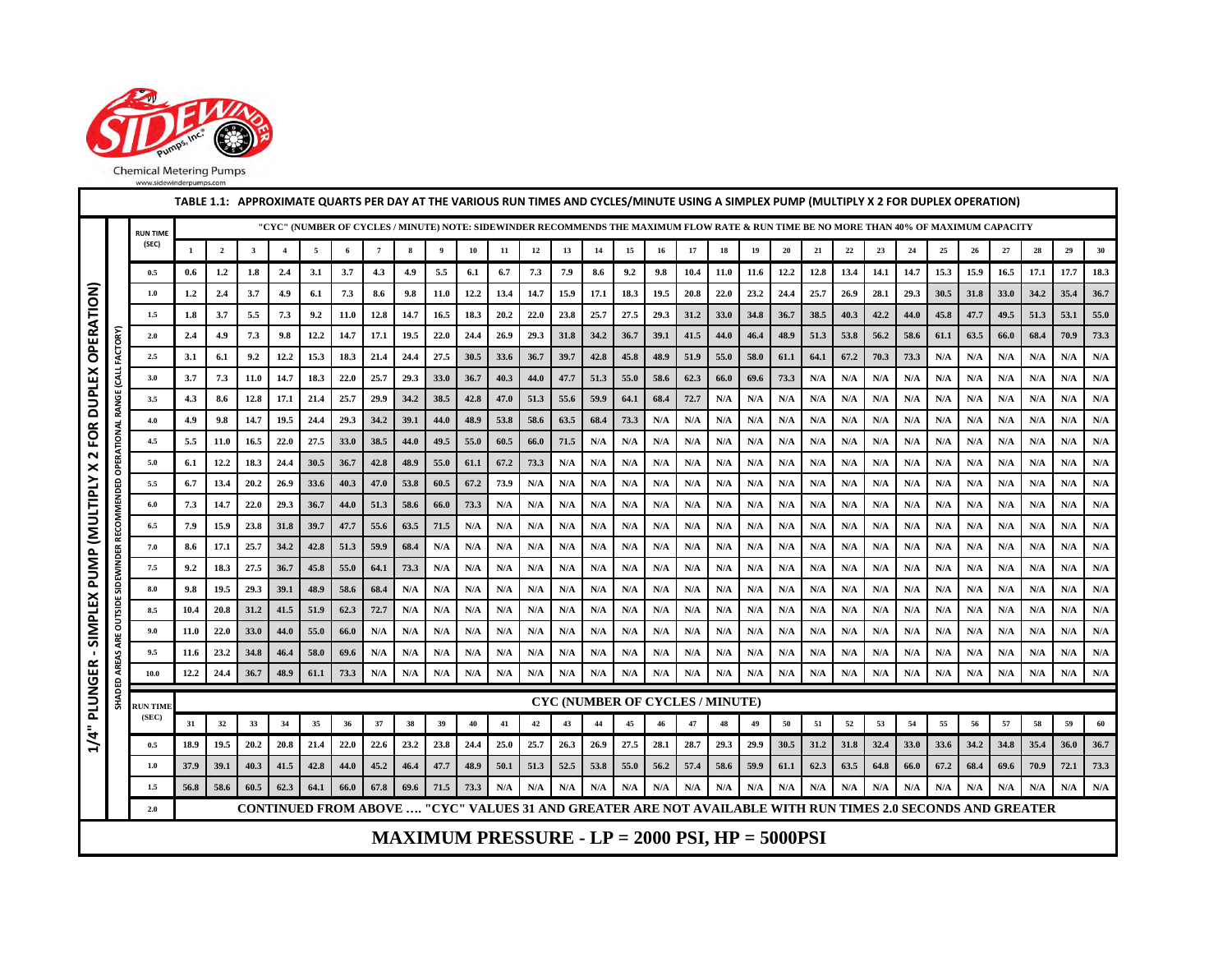

|                                                                                                                                                                                                            |          |                          |              |                         |                         |                |                |                |                |            |            |            |            |            |            |            | TABLE 1.2: APPROXIMATE QUARTS PER DAY AT THE VARIOUS RUN TIMES AND CYCLES/MINUTE USING A SIMPLEX PUMP (MULTIPLY X 2 FOR DUPLEX OPERATION) |            |            |            |            |            |            |            |            |            |            |            |       |       |       |       |
|------------------------------------------------------------------------------------------------------------------------------------------------------------------------------------------------------------|----------|--------------------------|--------------|-------------------------|-------------------------|----------------|----------------|----------------|----------------|------------|------------|------------|------------|------------|------------|------------|-------------------------------------------------------------------------------------------------------------------------------------------|------------|------------|------------|------------|------------|------------|------------|------------|------------|------------|------------|-------|-------|-------|-------|
|                                                                                                                                                                                                            |          | <b>RUN TIME</b>          |              |                         |                         |                |                |                |                |            |            |            |            |            |            |            | "CYC" (NUMBER OF CYCLES / MINUTE) NOTE: SIDEWINDER RECOMMENDS THE MAXIMUM FLOW RATE & RUN TIME BE NO MORE THAN 40% OF MAXIMUM CAPACITY    |            |            |            |            |            |            |            |            |            |            |            |       |       |       |       |
|                                                                                                                                                                                                            |          | (SEC)                    | 1            | $\overline{\mathbf{2}}$ | $\overline{\mathbf{3}}$ | $\overline{a}$ | 5              | 6              | $\overline{7}$ | 8          | 9          | 10         | 11         | 12         | 13         | 14         | 15                                                                                                                                        | 16         | 17         | 18         | 19         | 20         | 21         | 22         | 23         | 24         | 25         | 26         | 27    | 28    | 29    | 30    |
|                                                                                                                                                                                                            |          | 0.5                      | 1.4          | 2.7                     | 4.1                     | 5.5            | 6.9            | 8.2            | 9.6            | 11.0       | 12.3       | 13.7       | 15.1       | 16.5       | 17.8       | 19.2       | 20.6                                                                                                                                      | 21.9       | 23.3       | 24.7       | 26.1       | 27.4       | 28.8       | 30.2       | 31.5       | 32.9       | 34.3       | 35.7       | 37.0  | 38.4  | 39.8  | 41.1  |
|                                                                                                                                                                                                            |          | $1.0\,$                  | 2.7          | 5.5                     | 8.2                     | 11.0           | 13.7           | 16.5           | 19.2           | 21.9       | 24.7       | 27.4       | 30.2       | 32.9       | 35.7       | 38.4       | 41.1                                                                                                                                      | 43.9       | 46.6       | 49.4       | 52.1       | 54.9       | 57.6       | 60.3       | 63.1       | 65.8       | 68.6       | 71.3       | 74.1  | 76.8  | 79.5  | 82.3  |
|                                                                                                                                                                                                            |          | 1.5                      | 4.1          | 8.2                     | 12.3                    | 16.5           | 20.6           | 24.7           | 28.8           | 32.9       | 37.0       | 41.1       | 45.3       | 49.4       | 53.5       | 57.6       | 61.7                                                                                                                                      | 65.8       | 69.9       | 74.1       | 78.2       | 82.3       | 86.4       | 90.5       | 94.6       | 98.7       | 102.9      | 107.0      | 111.1 | 115.2 | 119.3 | 123.4 |
| <b>OPERATION)</b>                                                                                                                                                                                          |          | 2.0                      | 5.5          | 11.0                    | 16.5                    | 21.9           | 27.4           | 32.9           | 38.4           | 43.9       | 49.4       | 54.9       | 60.3       | 65.8       | 71.3       | 76.8       | 82.3                                                                                                                                      | 87.8       | 93.3       | 98.7       | 104.2      | 109.7      | 115.2      | 120.7      | 126.2      | 131.7      | 137.1      | 142.6      | 148.1 | 153.6 | 159.1 | 164.6 |
|                                                                                                                                                                                                            |          | 2.5                      | 6.9          | 13.7                    | 20.6                    | 27.4           | 34.3           | 41.1           | 48.0           | 54.9       | 61.7       | 68.6       | 75.4       | 82.3       | 89.1       | 96.0       | 102.9                                                                                                                                     | 109.7      | 116.6      | 123.4      | 130.3      | 137.1      | 144.0      | 150.9      | 157.7      | 164.6      | N/A        | N/A        | N/A   | N/A   | N/A   | N/A   |
|                                                                                                                                                                                                            | CALL     | 3.0                      | 8.2          | 16.5                    | 24.7                    | 32.9           | 41.1           | 49.4           | 57.6           | 65.8       | 74.1       | 82.3       | 90.5       | 98.7       | 107.0      | 115.2      | 123.4                                                                                                                                     | 131.7      | 139.9      | 148.1      | 156.3      | 164.6      | N/A        | N/A        | N/A        | N/A        | N/A        | N/A        | N/A   | N/A   | N/A   | N/A   |
| <b>DUPLEX</b>                                                                                                                                                                                              | ö<br>Š   | 3.5                      | 9.6          | 19.2                    | 28.8                    | 38.4           | 48.0           | 57.6           | 67.2           | 76.8       | 86.4       | 96.0       | 105.6      | 115.2      | 124.8      | 134.4      | 144.0                                                                                                                                     | 153.6      | 163.2      | N/A        | N/A        | N/A        | N/A        | N/A        | N/A        | N/A        | N/A        | N/A        | N/A   | N/A   | N/A   | N/A   |
| FOR                                                                                                                                                                                                        |          | 4.0                      | 11.0         | 21.9                    | 32.9                    | 43.9           | 54.9           | 65.8           | 76.8           | 87.8       | 98.7       | 109.7      | 120.7      | 131.7      | 142.6      | 153.6      | 164.6                                                                                                                                     | N/A        | N/A        | N/A        | N/A        | N/A        | N/A        | N/A        | N/A        | N/A        | N/A        | N/A        | N/A   | N/A   | N/A   | N/A   |
| $\sim$                                                                                                                                                                                                     | 읃        | 4.5                      | 12.3         | 24.7                    | 37.0                    | 49.4           | 61.7           | 74.1           | 86.4           | 98.7       | 111.1      | 123.4      | 135.8      | 148.1      | 160.5      | N/A        | N/A                                                                                                                                       | N/A        | N/A        | N/A        | N/A        | N/A        | N/A        | N/A        | N/A        | N/A        | N/A        | N/A        | N/A   | N/A   | N/A   | N/A   |
| ×                                                                                                                                                                                                          | ô        | 5.0                      | 13.7         | 27.4                    | 41.1                    | 54.9           | 68.6           | 82.3           | 96.0           | 109.7      | 123.4      | 137.1      | 150.9      | 164.6      | N/A        | N/A        | N/A                                                                                                                                       | N/A        | N/A        | N/A        | N/A        | N/A        | N/A        | N/A        | N/A        | N/A        | N/A        | N/A        | N/A   | N/A   | N/A   | N/A   |
|                                                                                                                                                                                                            | <b>B</b> | 5.5                      | 15.1         | 30.2                    | 45.3                    | 60.3           | 75.4           | 90.5           | 105.6          | 120.7      | 135.8      | 150.9      | 165.9      | N/A        | N/A        | N/A        | N/A                                                                                                                                       | N/A        | N/A        | N/A        | N/A        | N/A        | N/A        | N/A        | N/A        | N/A        | N/A        | N/A        | N/A   | N/A   | N/A   | N/A   |
| <b>MULTIPLY</b>                                                                                                                                                                                            |          | $6.0\,$                  | 16.5         | 32.9                    | 49.4                    | 65.8           | 82.3           | 98.7           | 115.2          | 131.7      | 148.1      | 164.6      | N/A        | N/A        | N/A        | N/A        | N/A                                                                                                                                       | N/A        | N/A        | N/A        | N/A        | N/A        | N/A        | N/A        | N/A        | N/A        | N/A        | N/A        | N/A   | N/A   | N/A   | N/A   |
|                                                                                                                                                                                                            |          | 6.5                      | 17.8         | 35.7                    | 53.5                    | 71.3           | 89.1           | 107.0          | 124.8          | 142.6      | 160.5      | N/A        | N/A        | N/A        | N/A        | N/A        | N/A                                                                                                                                       | N/A        | N/A        | N/A        | N/A        | N/A        | N/A        | N/A        | N/A        | N/A        | N/A        | N/A        | N/A   | N/A   | N/A   | N/A   |
|                                                                                                                                                                                                            |          | 7.0                      | 19.2         | 38.4                    | 57.6                    | 76.8           | 96.0           | 115.2          | 134.4          | 153.6      | N/A        | N/A        | N/A        | N/A        | N/A        | N/A        | N/A                                                                                                                                       | N/A        | N/A        | N/A        | N/A        | N/A        | N/A        | N/A        | N/A        | N/A        | N/A        | N/A        | N/A   | N/A   | N/A   | N/A   |
| PUMP                                                                                                                                                                                                       |          | 7.5                      | 20.6         | 41.1                    | 61.7                    | 82.3           | 102.9          | 123.4          | 144.0          | 164.6      | N/A        | N/A        | N/A        | N/A        | N/A        | N/A        | N/A                                                                                                                                       | N/A        | N/A        | N/A        | N/A        | N/A        | N/A        | N/A        | N/A        | N/A        | N/A        | N/A        | N/A   | N/A   | N/A   | N/A   |
|                                                                                                                                                                                                            | <b>S</b> | 8.0                      | 21.9         | 43.9                    | 65.8                    | 87.8           | 109.7          | 131.7          | 153.6          | N/A        | N/A        | N/A        | N/A        | N/A        | N/A        | N/A        | N/A                                                                                                                                       | N/A        | N/A        | N/A        | N/A        | N/A        | N/A        | N/A        | N/A        | N/A        | N/A        | N/A        | N/A   | N/A   | N/A   | N/A   |
|                                                                                                                                                                                                            | 3        | 8.5                      | 23.3         | 46.6                    | 69.9                    | 93.3           | 116.6          | 139.9          | 163.2          | N/A        | N/A        | N/A        | N/A        | N/A        | N/A        | N/A        | N/A                                                                                                                                       | N/A        | N/A        | N/A        | N/A        | N/A        | N/A        | N/A        | N/A        | N/A        | N/A        | N/A<br>N/A | N/A   | N/A   | N/A   | N/A   |
| SIMPLEX<br>N/A<br>9.0<br>74.1<br>98.7<br>148.1<br>N/A<br>N/A<br>N/A<br>N/A<br>N/A<br>N/A<br>N/A<br>N/A<br>N/A<br>N/A<br>N/A<br>N/A<br>N/A<br>N/A<br>24.7<br>49.4<br>123.4<br>N/A<br>N/A<br>N/A<br>N/A<br>₹ |          |                          |              |                         |                         |                |                |                |                |            |            |            |            |            | N/A        | N/A<br>N/A | N/A<br>N/A                                                                                                                                | N/A<br>N/A | N/A<br>N/A |            |            |            |            |            |            |            |            |            |       |       |       |       |
| - 1                                                                                                                                                                                                        | ă        | 9.5<br>10.0              | 26.1<br>27.4 | 52.1<br>54.9            | 78.2<br>82.3            | 104.2<br>109.7 | 130.3<br>137.1 | 156.3<br>164.6 | N/A<br>N/A     | N/A<br>N/A | N/A<br>N/A | N/A<br>N/A | N/A<br>N/A | N/A<br>N/A | N/A<br>N/A | N/A<br>N/A | N/A<br>N/A                                                                                                                                | N/A<br>N/A | N/A<br>N/A | N/A<br>N/A | N/A<br>N/A | N/A<br>N/A | N/A<br>N/A | N/A<br>N/A | N/A<br>N/A | N/A<br>N/A | N/A<br>N/A | N/A        | N/A   | N/A   | N/A   | N/A   |
| PLUNGER                                                                                                                                                                                                    |          |                          |              |                         |                         |                |                |                |                |            |            |            |            |            |            |            |                                                                                                                                           |            |            |            |            |            |            |            |            |            |            |            |       |       |       |       |
|                                                                                                                                                                                                            |          | <b>RUN TIME</b><br>(SEC) |              |                         |                         |                |                |                |                |            |            |            |            |            |            |            | <b>CYC (NUMBER OF CYCLES / MINUTE)</b>                                                                                                    |            |            |            |            |            |            |            |            |            |            |            |       |       |       |       |
| $\bar{5}$                                                                                                                                                                                                  |          |                          | 31           | 32                      | 33                      | 34             | 35             | 36             | 37             | 38         | 39         | 40         | 41         | 42         | 43         | 44         | 45                                                                                                                                        | 46         | 47         | 48         | 49         | 50         | 51         | 52         | 53         | 54         | 55         | 56         | 57    | 58    | 59    | 60    |
| స్                                                                                                                                                                                                         |          | 0.5                      | 42.5         | 43.9                    | 45.3                    | 46.6           | 48.0           | 49.4           | 50.7           | 52.1       | 53.5       | 54.9       | 56.2       | 57.6       | 59.0       | 60.3       | 61.7                                                                                                                                      | 63.1       | 64.5       | 65.8       | 67.2       | 68.6       | 69.9       | 71.3       | 72.7       | 74.1       | 75.4       | 76.8       | 78.2  | 79.5  | 80.9  | 82.3  |
|                                                                                                                                                                                                            |          | $1.0\,$                  | 85.0         | 87.8                    | 90.5                    | 93.3           | 96.0           | 98.7           | 101.5          | 104.2      | 107.0      | 109.7      | 112.5      | 115.2      | 117.9      | 120.7      | 123.4                                                                                                                                     | 126.2      | 128.9      | 131.7      | 134.4      | 137.1      | 139.9      | 142.6      | 145.4      | 148.1      | 150.9      | 153.6      | 156.3 | 159.1 | 161.8 | 164.6 |
|                                                                                                                                                                                                            |          | $1.5$<br>$2.0\,$         | 127.5        | 131.7                   | 135.8                   | 139.9          | 144.0          | 148.1          | 152.2          | 156.3      | 160.5      | 164.6      | N/A        | N/A        | N/A        | N/A        | N/A<br>CONTINUED FROM ABOVE  "CYC" VALUES 31 AND GREATER ARE NOT AVAILABLE WITH RUN TIMES 2.0 SECONDS AND GREATER                         | N/A        | N/A        | N/A        | N/A        | N/A        | N/A        | N/A        | N/A        | N/A        | N/A        | N/A        | N/A   | N/A   | N/A   | N/A   |
|                                                                                                                                                                                                            |          |                          |              |                         |                         |                |                |                |                |            |            |            |            |            |            |            |                                                                                                                                           |            |            |            |            |            |            |            |            |            |            |            |       |       |       |       |
|                                                                                                                                                                                                            |          |                          |              |                         |                         |                |                |                |                |            |            |            |            |            |            |            | MAXIMUM PRESSURE - LP = 850 PSI, HP = 2500PSI                                                                                             |            |            |            |            |            |            |            |            |            |            |            |       |       |       |       |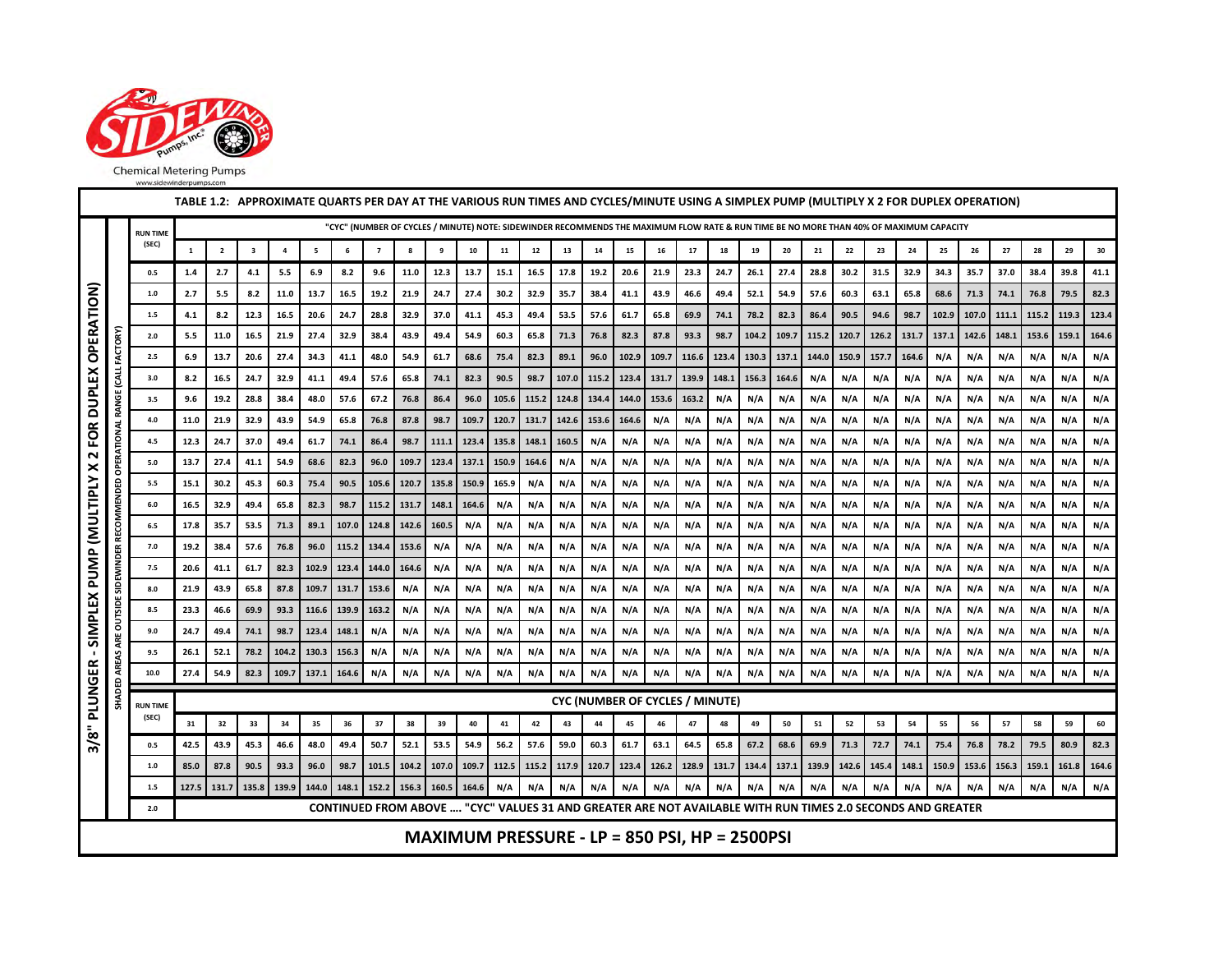

| TABLE 1.3: APPROXIMATE QUARTS PER DAY AT THE VARIOUS RUN TIMES AND CYCLES/MINUTE USING A SIMPLEX PUMP (MULTIPLY X 2 FOR DUPLEX OPERATION)<br>"CYC" (NUMBER OF CYCLES / MINUTE) NOTE: SIDEWINDER RECOMMENDS THE MAXIMUM FLOW RATE & RUN TIME BE NO MORE THAN 40% OF MAXIMUM CAPACITY |              |                          |              |                         |                         |                |                |                |                |                   |              |            |             |            |            |            |                         |             |                                        |            |                                                                                                            |                   |            |            |            |                   |            |            |            |                   |            |            |
|-------------------------------------------------------------------------------------------------------------------------------------------------------------------------------------------------------------------------------------------------------------------------------------|--------------|--------------------------|--------------|-------------------------|-------------------------|----------------|----------------|----------------|----------------|-------------------|--------------|------------|-------------|------------|------------|------------|-------------------------|-------------|----------------------------------------|------------|------------------------------------------------------------------------------------------------------------|-------------------|------------|------------|------------|-------------------|------------|------------|------------|-------------------|------------|------------|
|                                                                                                                                                                                                                                                                                     |              | <b>RUN TIME</b>          |              |                         |                         |                |                |                |                |                   |              |            |             |            |            |            |                         |             |                                        |            |                                                                                                            |                   |            |            |            |                   |            |            |            |                   |            |            |
|                                                                                                                                                                                                                                                                                     |              | (SEC)                    | $\mathbf 1$  | $\overline{\mathbf{2}}$ | $\overline{\mathbf{3}}$ | $\pmb{4}$      | 5              | 6              | $\overline{7}$ | 8                 | 9            | ${\bf 10}$ | 11          | $12\,$     | 13         | ${\bf 14}$ | 15                      | 16          | 17                                     | 18         | 19                                                                                                         | 20                | 21         | 22         | 23         | 24                | 25         | 26         | 27         | 28                | 29         | 30         |
|                                                                                                                                                                                                                                                                                     |              | 0.5                      | 2.4          | 4.9                     | 7.3                     | 9.8            | 12.2           | 14.7           | 17.1           | 19.5              | 22.0         | 24.4       | 26.9        | 29.3       | 31.8       | 34.2       | 36.7                    | 39.1        | 41.5                                   | 44.0       | 46.4                                                                                                       | 48.9              | 51.3       | 53.8       | 56.2       | 58.6              | 61.1       | 63.5       | 66.0       | 68.4              | 70.9       | 73.3       |
| FOR DUPLEX OPERATION)                                                                                                                                                                                                                                                               |              | $1.0\,$                  | 4.9          | 9.8                     | 14.7                    | 19.5           | 24.4           | 29.3           | 34.2           | 39.1              | 44.0         | 48.9       | 53.8        | 58.6       | 63.5       | 68.4       | 73.3                    | 78.2        | 83.1                                   | 88.0       | 92.9                                                                                                       | 97.7              | 102.6      | 107.5      | 112.4      | 117.3 122.2       |            | 127.1      |            | 132.0 136.8 141.7 |            | 146.6      |
|                                                                                                                                                                                                                                                                                     |              | $1.5\,$                  | 7.3          | 14.7                    | 22.0                    | 29.3           | 36.7           | 44.0           | 51.3           | 58.6              | 66.0         | 73.3       | 80.6        | 88.0       | 95.3       | 102.6      | 110.0                   | 117.3       | 124.6                                  | 132.0      | 139.3                                                                                                      | 146.6             | 153.9      | 161.3      | 168.6      | 175.9             | 183.3      | 190.6      | 197.9      | 205.3 212.6       |            | 219.9      |
|                                                                                                                                                                                                                                                                                     | FACTORY      | 2.0                      | 9.8          | 19.5                    | 29.3                    | 39.1           | 48.9           | 58.6           | 68.4           | 78.2              | 88.0         | 97.7       | 107.5       | 117.3      | 127.1      | 136.8      | 146.6                   | 156.4       | 166.2                                  | 175.9      | 185.7                                                                                                      | 195.5             | 205.3      | 215.0      | 224.8      | 234.6             | 244.4      | 254.1      | 263.9      | 273.7             | 283.5      | 293.2      |
|                                                                                                                                                                                                                                                                                     |              | $2.5\,$                  | 12.2         | 24.4                    | 36.7                    | 48.9           | 61.1           | 73.3           | 85.5           | 97.7              | 110.0        | 122.2      | 134.4       | 146.6      | 158.8      | 171.1      | 183.3                   | 195.5 207.7 |                                        |            | 219.9 232.1                                                                                                | 244.4             | 256.6      | 268.8      | 281.0      | 293.2             | N/A        | N/A        | N/A        | N/A               | N/A        | N/A        |
|                                                                                                                                                                                                                                                                                     | <b>LAJ</b>   | 3.0                      | 14.7         | 29.3                    | 44.0                    | 58.6           | 73.3           | 88.0           | 102.6          | 117.3 132.0       |              | 146.6      | 161.3       | 175.9      | 190.6      | 205.3      | 219.9                   | 234.6 249.3 |                                        | 263.9      | 278.6                                                                                                      | 293.2             | N/A        | N/A        | N/A        | N/A               | N/A        | N/A        | N/A        | N/A               | N/A        | N/A        |
|                                                                                                                                                                                                                                                                                     | <b>RANGE</b> | 3.5                      | 17.1         | 34.2                    | 51.3                    | 68.4           | 85.5           | 102.6          | 119.7          | 136.8             | 153.9        | 171.1      | 188.2       | 205.3      | 222.4      | 239.5      | 256.6                   | 273.7       | 290.8                                  | N/A        | N/A                                                                                                        | N/A               | N/A        | N/A        | N/A        | N/A               | N/A        | N/A        | N/A        | N/A               | N/A        | N/A        |
|                                                                                                                                                                                                                                                                                     |              | $4.0\,$                  | 19.5         | 39.1                    | 58.6                    | 78.2           | 97.7           | 117.3          | 136.8          | 156.4             | 175.9        | 195.5      | 215.0       | 234.6      | 254.1      | 273.7      | 293.2                   | N/A         | N/A                                    | N/A        | N/A                                                                                                        | N/A               | N/A        | N/A        | N/A        | N/A               | N/A        | N/A        | N/A        | N/A               | N/A        | N/A        |
| $\mathbf{\mathsf{N}}$                                                                                                                                                                                                                                                               | OPERATIONAL  | 4.5                      | 22.0         | 44.0                    | 66.0                    | 88.0           | 110.0          | 132.0          | 153.9          | 175.9             | 197.9        | 219.9      | 241.9       | 263.9      | 285.9      | N/A        | N/A                     | N/A         | N/A                                    | N/A        | N/A                                                                                                        | N/A               | N/A        | N/A        | N/A        | N/A               | N/A        | N/A        | N/A        | N/A               | N/A        | N/A        |
|                                                                                                                                                                                                                                                                                     |              | $5.0\,$                  | 24.4         | 48.9                    | 73.3                    | 97.7           | 122.2          | 146.6          |                | 171.1 195.5 219.9 |              | 244.4      | 268.8 293.2 |            | N/A        | N/A        | N/A                     | N/A         | N/A                                    | N/A        | N/A                                                                                                        | N/A               | N/A        | N/A        | N/A        | N/A               | N/A        | N/A        | N/A        | N/A               | N/A        | N/A        |
|                                                                                                                                                                                                                                                                                     | RECOMMENDED  | 5.5                      | 26.9         | 53.8                    | 80.6                    | 107.5          | 134.4          | 161.3          | 188.2          | 215.0             | 241.9        | 268.8      | 295.7       | N/A        | N/A        | N/A        | N/A                     | N/A         | N/A                                    | N/A        | N/A                                                                                                        | N/A               | N/A        | N/A        | N/A        | N/A               | N/A        | N/A        | N/A        | N/A               | N/A        | N/A        |
|                                                                                                                                                                                                                                                                                     |              | $6.0\,$                  | 29.3         | 58.6                    | 88.0                    | 117.3          | 146.6          | 175.9          | 205.3          | 234.6             | 263.9        | 293.2      | N/A         | N/A        | N/A        | N/A        | N/A                     | N/A         | N/A                                    | N/A        | N/A                                                                                                        | N/A               | N/A        | N/A        | N/A        | N/A               | N/A        | N/A        | N/A        | N/A               | N/A        | N/A        |
|                                                                                                                                                                                                                                                                                     |              | $6.5\,$<br>7.0           | 31.8<br>34.2 | 63.5<br>68.4            | 95.3<br>102.6           | 127.1          | 158.8          | 190.6<br>205.3 | 222.4<br>239.5 | 254.1             | 285.9<br>N/A | N/A<br>N/A | N/A<br>N/A  | N/A<br>N/A | N/A<br>N/A | N/A<br>N/A | N/A<br>N/A              | N/A<br>N/A  | N/A<br>N/A                             | N/A<br>N/A | N/A<br>N/A                                                                                                 | N/A<br>N/A        | N/A<br>N/A | N/A<br>N/A | N/A<br>N/A | N/A<br>N/A        | N/A<br>N/A | N/A<br>N/A | N/A<br>N/A | N/A<br>N/A        | N/A<br>N/A | N/A<br>N/A |
|                                                                                                                                                                                                                                                                                     |              | 7.5                      | 36.7         | 73.3                    | 110.0                   | 136.8<br>146.6 | 171.1<br>183.3 | 219.9          | 256.6 293.2    | 273.7             | N/A          | N/A        | N/A         | N/A        | N/A        | N/A        | N/A                     | N/A         | N/A                                    | N/A        | N/A                                                                                                        | N/A               | N/A        | N/A        | N/A        | N/A               | N/A        | N/A        | N/A        | N/A               | N/A        | N/A        |
|                                                                                                                                                                                                                                                                                     | SIDEWINDER   | 8.0                      | 39.1         | 78.2                    | 117.3                   | 156.4          | 195.5          | 234.6          | 273.7          | N/A               | N/A          | N/A        | N/A         | N/A        | N/A        | N/A        | N/A                     | N/A         | N/A                                    | N/A        | N/A                                                                                                        | N/A               | N/A        | N/A        | N/A        | N/A               | N/A        | N/A        | N/A        | N/A               | N/A        | N/A        |
|                                                                                                                                                                                                                                                                                     | OUTSIDE      | 8.5                      | 41.5         | 83.1                    | 124.6                   | 166.2          | 207.7          | 249.3          | 290.8          | N/A               | N/A          | N/A        | N/A         | N/A        | N/A        | N/A        | N/A                     | N/A         | N/A                                    | N/A        | N/A                                                                                                        | N/A               | N/A        | N/A        | N/A        | N/A               | N/A        | N/A        | N/A        | N/A               | N/A        | N/A        |
| SIMPLEX PUMP (MULTIPLY X                                                                                                                                                                                                                                                            |              | 9.0                      | 44.0         | 88.0                    | 132.0                   | 175.9          | 219.9          | 263.9          | N/A            | N/A               | N/A          | N/A        | N/A         | N/A        | N/A        | N/A        | N/A                     | N/A         | N/A                                    | N/A        | N/A                                                                                                        | N/A               | N/A        | N/A        | N/A        | N/A               | N/A        | N/A        | N/A        | N/A               | N/A        | N/A        |
| $\blacksquare$                                                                                                                                                                                                                                                                      | ARE          | 9.5                      | 46.4         | 92.9                    | 139.3                   | 185.7          | 232.1          | 278.6          | N/A            | N/A               | N/A          | N/A        | N/A         | N/A        | N/A        | N/A        | N/A                     | N/A         | N/A                                    | N/A        | N/A                                                                                                        | N/A               | N/A        | N/A        | N/A        | N/A               | N/A        | N/A        | N/A        | N/A               | N/A        | N/A        |
|                                                                                                                                                                                                                                                                                     | AREAS        | 10.0                     | 48.9         | 97.7                    | 146.6                   | 195.5          | 244.4          | 293.2          | N/A            | N/A               | N/A          | N/A        | N/A         | N/A        | N/A        | N/A        | N/A                     | N/A         | N/A                                    | N/A        | N/A                                                                                                        | N/A               | N/A        | N/A        | N/A        | N/A               | N/A        | N/A        | N/A        | N/A               | N/A        | N/A        |
| 1/2" PLUNGER                                                                                                                                                                                                                                                                        | HADED.       |                          |              |                         |                         |                |                |                |                |                   |              |            |             |            |            |            |                         |             | <b>CYC (NUMBER OF CYCLES / MINUTE)</b> |            |                                                                                                            |                   |            |            |            |                   |            |            |            |                   |            |            |
|                                                                                                                                                                                                                                                                                     |              | <b>RUN TIME</b><br>(SEC) | 31           | 32                      | 33                      | 34             | 35             | 36             | 37             | 38                | 39           | 40         | 41          | 42         | 43         | 44         | 45                      | 46          | 47                                     | 48         | 49                                                                                                         | 50                | 51         | 52         | 53         | 54                | 55         | 56         | 57         | 58                | 59         | 60         |
|                                                                                                                                                                                                                                                                                     |              | 0.5                      | 75.8         | 78.2                    | 80.6                    | 83.1           | 85.5           | 88.0           | 90.4           | 92.9              | 95.3         | 97.7       | 100.2       | 102.6      | 105.1      |            | 107.5 110.0 112.4 114.9 |             |                                        |            | 117.3 119.7                                                                                                | 122.2 124.6 127.1 |            |            |            | 129.5 132.0 134.4 |            | 136.8      | 139.3      | 141.7 144.2       |            | 146.6      |
|                                                                                                                                                                                                                                                                                     |              | $1.0\,$                  | 151.5        | 156.4                   | 161.3                   | 166.2          | 171.1          | 175.9          | 180.8          | 185.7             | 190.6        | 195.5      | 200.4       | 205.3      | 210.2      | 215.0      | 219.9                   | 224.8       | 229.7                                  | 234.6      | 239.5                                                                                                      | 244.4             | 249.3      | 254.1      | 259.0      | 263.9             | 268.8      | 273.7      | 278.6      | 283.5             | 288.3      | 293.2      |
|                                                                                                                                                                                                                                                                                     |              | $1.5\,$                  |              | 227.3 234.6             | 241.9                   | 249.3          | 256.6          | 263.9          | 271.2          | 278.6             | 285.9        | 293.2      | N/A         | N/A        | N/A        | N/A        | N/A                     | N/A         | N/A                                    | N/A        | N/A                                                                                                        | N/A               | N/A        | N/A        | N/A        | N/A               | N/A        | N/A        | N/A        | N/A               | N/A        | N/A        |
|                                                                                                                                                                                                                                                                                     |              | 2.0                      |              |                         |                         |                |                |                |                |                   |              |            |             |            |            |            |                         |             |                                        |            | CONTINUED FROM ABOVE  "CYC" VALUES 31 AND GREATER ARE NOT AVAILABLE WITH RUN TIMES 2.0 SECONDS AND GREATER |                   |            |            |            |                   |            |            |            |                   |            |            |
|                                                                                                                                                                                                                                                                                     |              |                          |              |                         |                         |                |                |                |                |                   |              |            |             |            |            |            |                         |             |                                        |            | MAXIMUM PRESSURE - LP = 500 PSI, HP = 1250PSI                                                              |                   |            |            |            |                   |            |            |            |                   |            |            |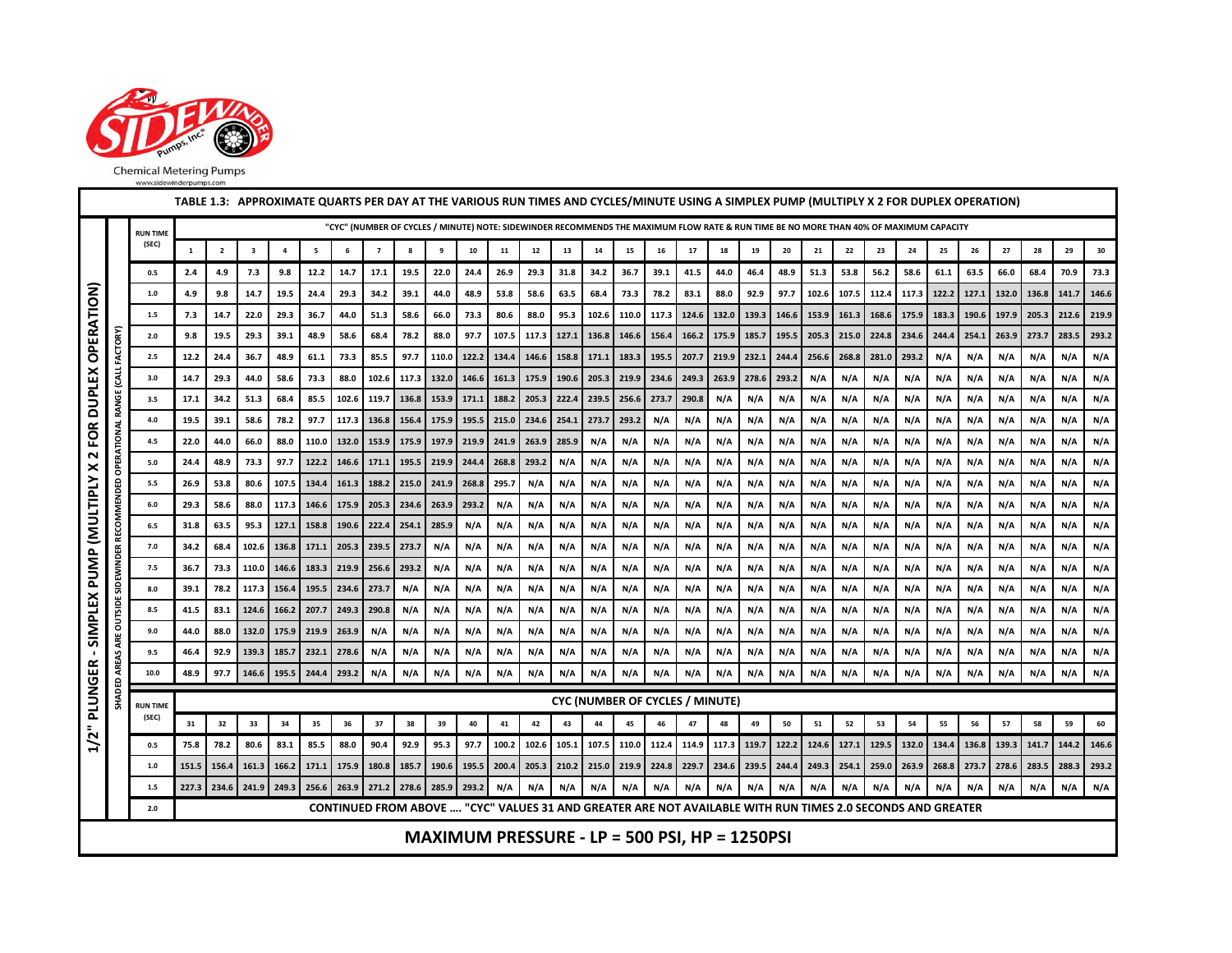# NOTES